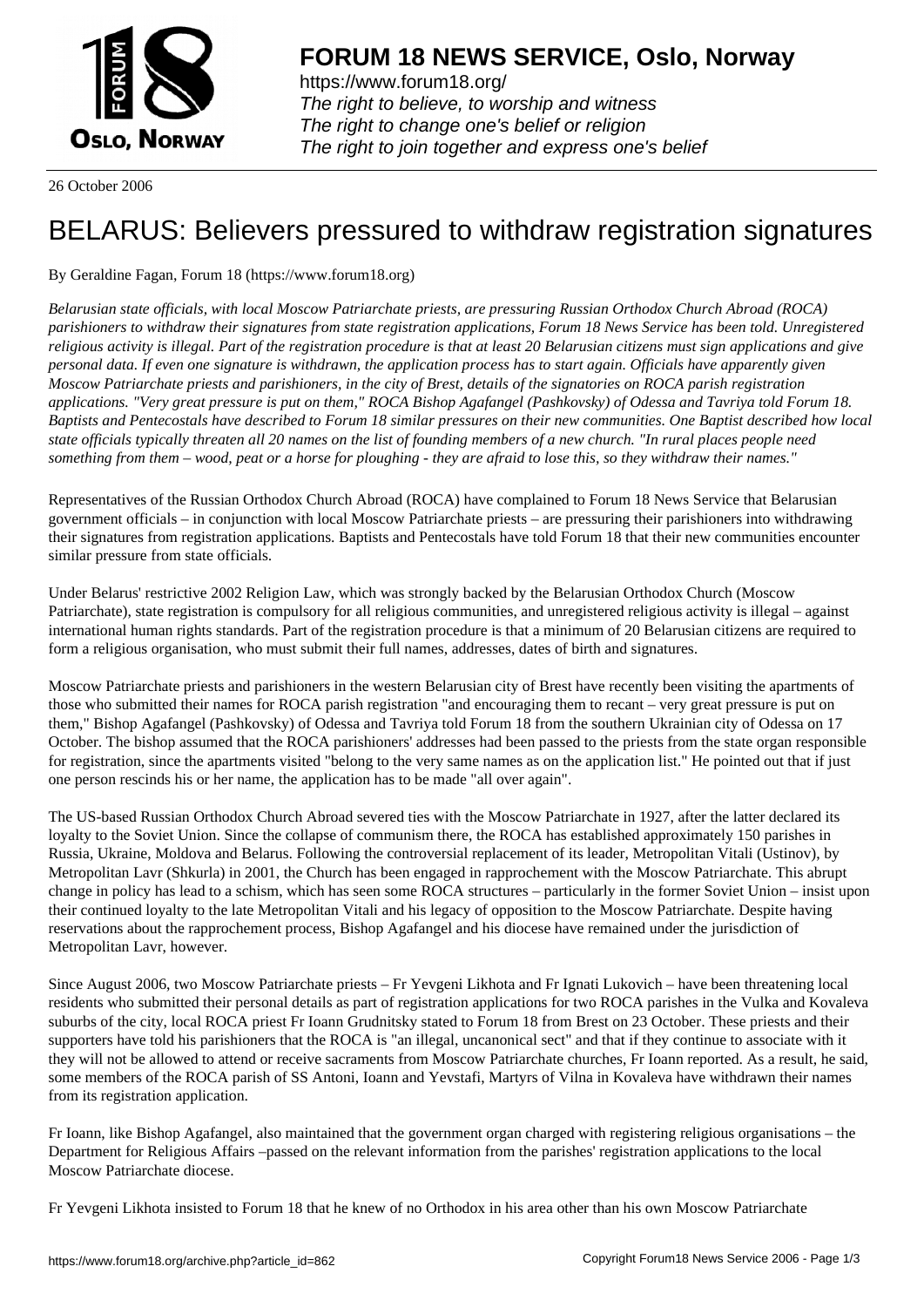jurisdiction, he stressed on 24 October that he was subject to his bishop "and not to officials." After stating that he was "not prepared to discuss such issues with you," Fr Yevgeni then urged Forum 18 to address further questions to his diocese.

A secretary at the Moscow Patriarchate's Brest diocese told Forum 18 that its priests could not possibly have met with ROCA parishioners as "there are none - there are no registered ROCA parishes here." For further details, she suggested that Forum 18 contact the Department for Religious Affairs.

Answering the number she provided, Aleksandr Tsyrelchuk of Brest's regional Department for Religious Affairs maintained that the ROCA parishioners had withdrawn their signatures when they brought their registration applications to his office. "We talked to them, explained that it [the ROCA] was a different church, and they said they didn't want to go to it." Tsyrelchuk then read to Forum 18 the text of a statement, which he said had been signed by 13 of the 26 founding members of the ROCA parish of SS Antoni, Ioann and Yevstafi, Martyrs of Vilna. In it, the signatories request their signatures on the registration application to be considered invalid, since they did not realise to what church the parish belongs, "and we do not wish to sow ecclesiastical strife on the territory of Brest region."

According to Tsyrelchuk, those behind the registration of the ROCA parishes were practising deception, "and you can't build anything good on deception, especially a church."

In 2005 Brest region's top religious affairs official, Vasili Marchenko, wrote to the head of the ROCA parish council in the village of Ruzhany and urged the community to attend the local Moscow Patriarchate parish, "where normal conditions have been created for the performance of religious rites by all who wish" (see F18News 9 November 2005

http://www.forum18.org/Archive.php?article\_id=684). In a leaked January 2005 report, the same official bemoans the fact that for two years, "state representatives have found neither the time nor the opportunity to influence these believers [the Ruzhany ROCA community] or to assist the local priest in returning them to the fold of the [Moscow Patriarchate] church" (see F18News 18 November 2005 http://www.forum18.org/Archive.php?article\_id=691).

Fr Ioann Grudnitsky also told Forum 18 that the registration application for the ROCA parish of the Protection of the Holy Veil of the Mother of God in Brest's Vulka suburb is currently undergoing expert analysis by the State Committee for Religious and Ethnic Affairs in Minsk, "even though they know who we are, of course – the ROCA and the Moscow Patriarchate are part of the same Church, it's just that we don't accept ecumenism or collaboration with the KGB secret police."

Under the 2002 Religion Law, registration applications from religious communities "previously unknown" in Belarus are subject to scrutiny by religious studies experts for up to six months.

Also known locally as the Russian True-Orthodox Church, the ROCA's three parishes in Minsk and Minsk region were denied registration in late 2002 after just such an expert analysis. They have unsuccessfully tried to challenge the state's action in the courts (see F18News 2 April 2003 http://www.forum18.org/Archive.php?article\_id=23 and http://www.forum18.org/Archive.php?article\_id=24, and 6 November 2003 http://www.forum18.org/Archive.php?article\_id=177). Their priest, Fr Leonid Plyats, has been threatened with jail or a massive fine if he holds services (see F18News 6 June 2005 http://www.forum18.org/Archive.php?article\_id=577).

Bishop Agafangel told Forum 18 that ROCA members in Belarus are reluctant to take their case to an international court, as they fear "some kind of repercussion." They are also unwilling to risk meeting for services, he said, "just like in Soviet times." Both the bishop and Fr Ioann Grudnitsky stressed that this was particularly the case since November 2005 amendments to the Criminal Code made organisation or leadership of a religious organisation found to "harm the rights, freedoms and legal interests of citizens, or prevent their fulfilment of state, social or family duties" punishable with imprisonment for up to three years.

Fr Ioann Grudnitsky has had two fines imposed on him totalling 4,080,000 Belarusian Roubles (12,106 Norwegian Kroner, 1,555 Euros or 1,825 US dollars) for holding unregistered worship in Ruzhany village (see F18News 9 November 2005 http://www.forum18.org/Archive.php?article\_id=684). He told Forum 18 that he has not paid these, however, "as I consider them illegal."

Fr Ioann was once a vocal supporter of the 2002 Religion Law, as a prominent priest in the Moscow Patriarchate's Brest diocese before an internal dispute led to his departure. In a September 2002 interview with the diocesan newspaper "Spiritual Herald", for example, he urged the law's adoption by parliamentary deputies, and suggested that the legal minimum membership of a religious organisation should be raised from ten to 500.

In addition to opposing the establishment of the Russian Orthodox Church Abroad, the state has also opposed attempts to establish other Orthodox churches. The Belarusian Orthodox Autocephalous Church even suffered the bulldozing of its church building in Pogranichny (Grodno [Hrodna] region) in August 2002. The Moscow Patriarchate has also registered "Belarusian Orthodox Church" as a brand name in order to prevent alternative Orthodox jurisdictions from gaining official status (see F18News 6 November 2003 http://www.forum18.org/Archive.php?article\_id=177).